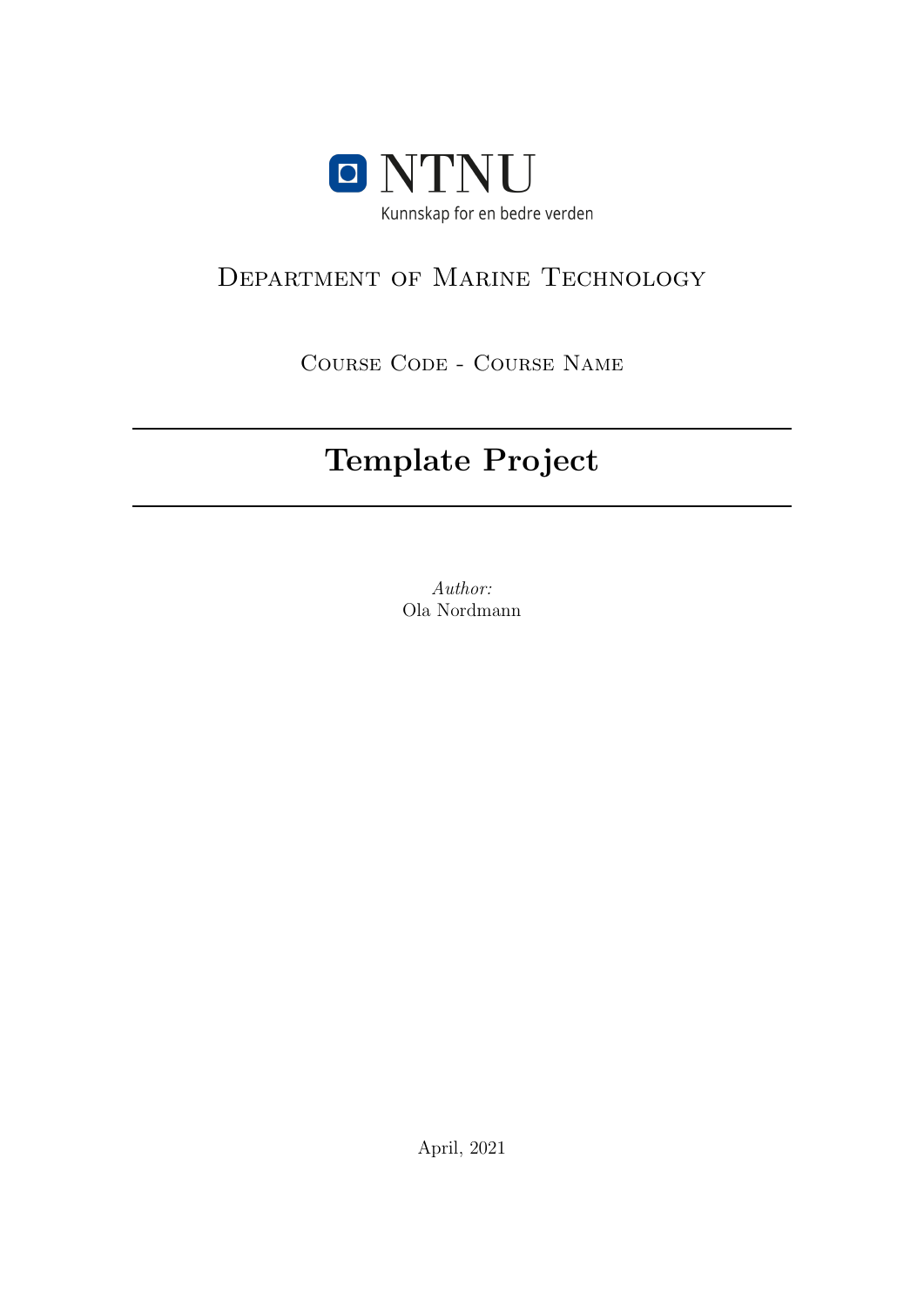# Table of Contents

| List of Figures              | i              |  |  |  |  |  |  |  |  |  |  |  |
|------------------------------|----------------|--|--|--|--|--|--|--|--|--|--|--|
| List of Tables               |                |  |  |  |  |  |  |  |  |  |  |  |
| 1 Introduction               |                |  |  |  |  |  |  |  |  |  |  |  |
| 2 Example Section            | 1              |  |  |  |  |  |  |  |  |  |  |  |
| Conclusion<br>3 <sup>1</sup> | 1              |  |  |  |  |  |  |  |  |  |  |  |
| <b>Bibliography</b>          | $\bf{2}$       |  |  |  |  |  |  |  |  |  |  |  |
| Appendix                     | 3              |  |  |  |  |  |  |  |  |  |  |  |
| A                            | 3              |  |  |  |  |  |  |  |  |  |  |  |
| B                            | 3              |  |  |  |  |  |  |  |  |  |  |  |
| C                            | $\overline{4}$ |  |  |  |  |  |  |  |  |  |  |  |

# <span id="page-1-0"></span>List of Figures

### <span id="page-1-1"></span>List of Tables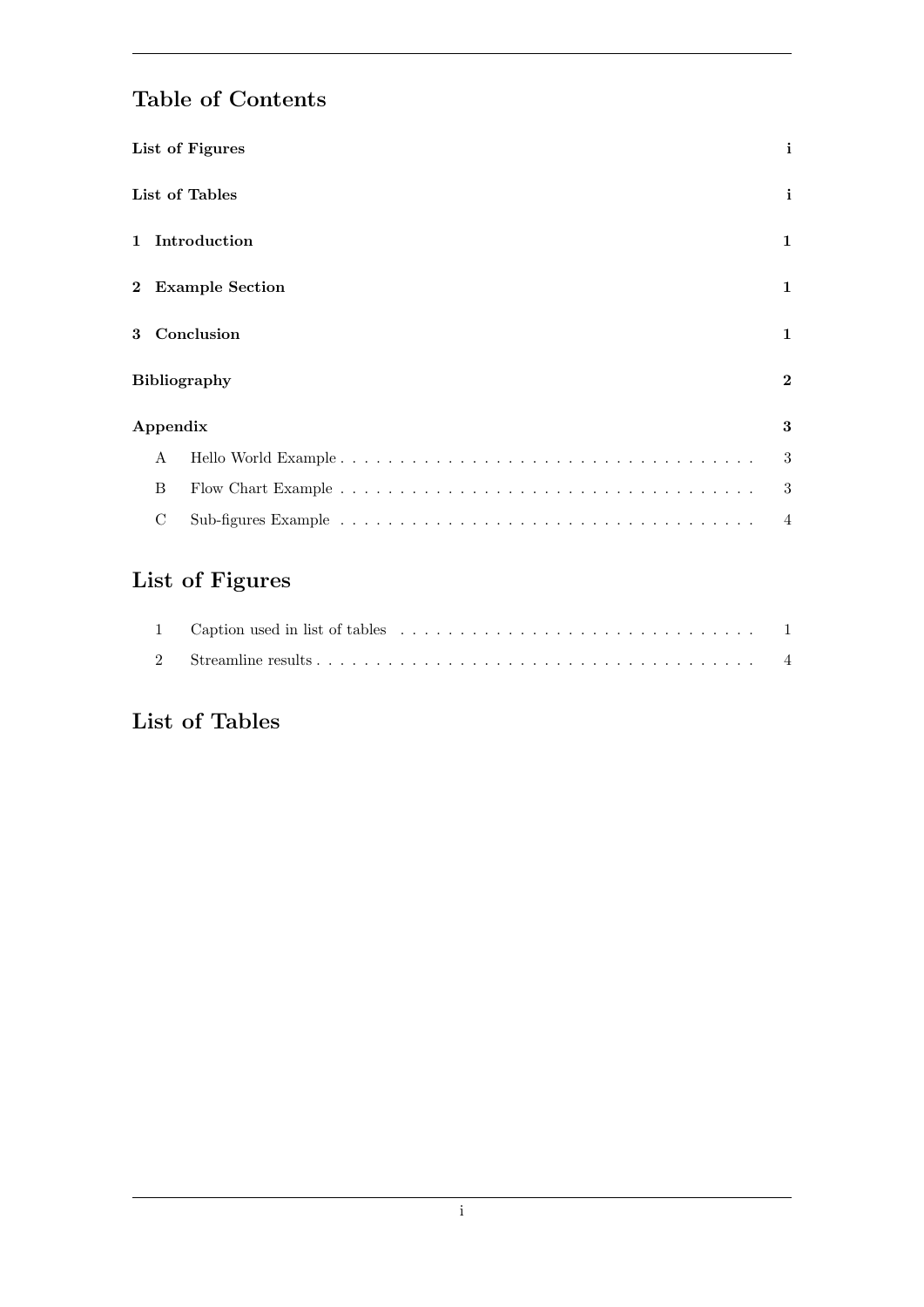#### <span id="page-2-0"></span>1 Introduction

Hi! Welcome to this LATEX-template. I will here aim to introduce you to, as well as motivate you to learn more about the features available in LaTeX through Overleaf. Many of the features you will come across in this template are not necessarily relevant to you at this point in time, and some will most likely seem way too advanced. However, keep in mind that you are not expected to understand everything at once either.

I hope that you, with the assistance of what I provide you with here, are able to make your own LaTeX-templates containing your personal preferences. You may do it by directly changing variables in this template, or you may create a brand new containing only carefully selected features of your own.

As a final note, I want to wish you the best of luck learning LaTeX, but do keep in mind that this template is only scratching the surface.

#### <span id="page-2-1"></span>2 Example Section

In physics, the Navier–Stokes equations, named after Claude-Louis Navier and George Gabriel Stokes, describe the motion of viscous fluid substances.

<span id="page-2-4"></span><span id="page-2-3"></span>[\(1\)](#page-2-4) shows the incompressible Navier-Stokes equations using tensor notation.

$$
\frac{\partial u_i}{\partial t} + u_j \frac{\partial u_i}{\partial x_j} = -\frac{1}{\rho} \frac{\partial P}{\partial x_i} + \nu \frac{\partial^2 u_i}{\partial x_j^2}
$$
\n(1)



Figure 1: Caption written below figure.

Source: Insert image source here

#### <span id="page-2-2"></span>3 Conclusion

But the fact that some geniuses were laughed at does not imply that all who are laughed at are geniuses. They laughed at Columbus, they laughed at Fulton, they laughed at the Wright Brothers. But they also laughed at Bozo the Clown - Sagan [\(1993\)](#page-3-1).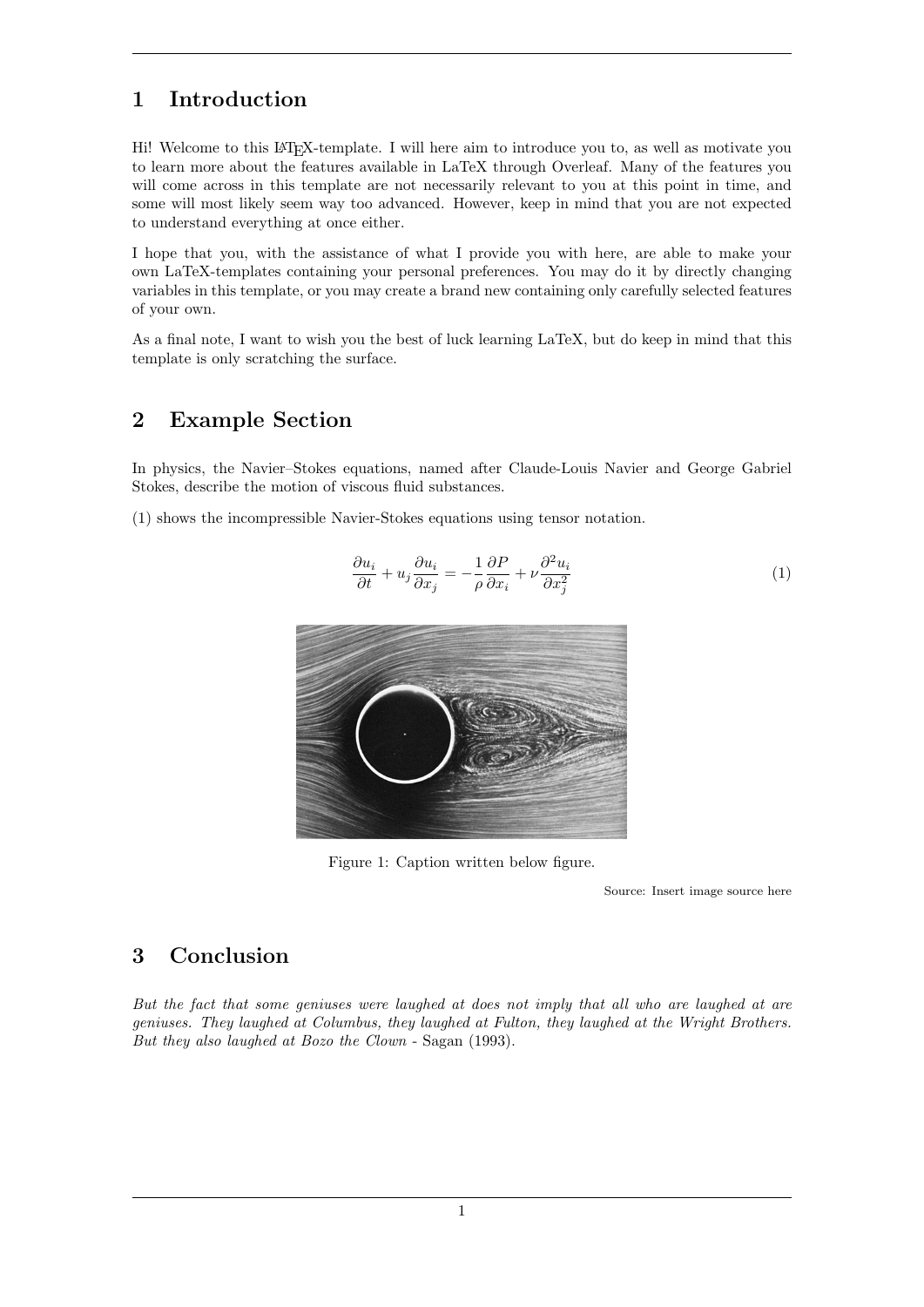### <span id="page-3-0"></span>Bibliography

- <span id="page-3-2"></span>Ghia, U., K. N. Ghia and C. T. Shin (1982). 'High-Re Solutions for Incompressible Flow Using the Navier-Stokes Equations and a Multigrid Method'. In: Journal of Computational Physics 48, pp. 387–411.
- NTNU, Department of Marine Technology (2020). IMT Software Wiki LaTeX. URL: [https://](https://www.ntnu.no/wiki/display/imtsoftware/LaTeX) [www.ntnu.no/wiki/display/imtsoftware/LaTeX](https://www.ntnu.no/wiki/display/imtsoftware/LaTeX) (visited on 15th Sept. 2020).
- <span id="page-3-1"></span>Sagan, Carl (1993). Brocas brain: reflections on the romance of science. Presidio Press.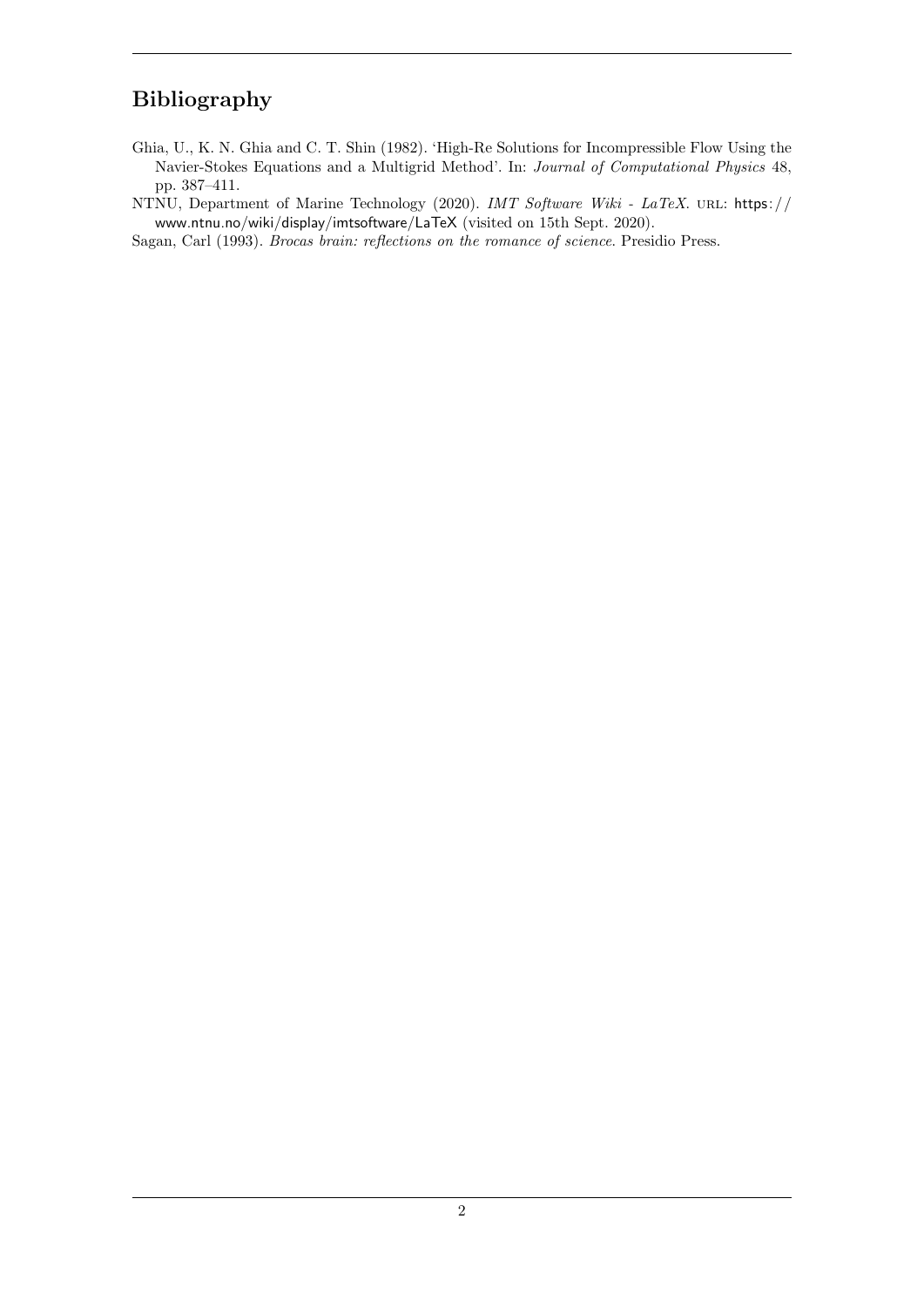### <span id="page-4-0"></span>Appendix

#### <span id="page-4-1"></span>A Hello World Example

```
int main {
    // This is a comment
    std::cout << "Hello World from C++!" << std::endl;
    std::cout << "I am using the default style to print this code in beautiful
     → colors. Since the text is so long I have to include the 'breaklines'
     \rightarrow option as well" \lt\lt std::endl;
    return 0;
}
.
.
.
# This is a comment
print('Hello world from Python!')
print('I am using the "rrt" style to print this code in beautiful colors')
.
.
.
% This is a comment
disp("Hello World from MATLAB!");
```
disp("I am using the "tango" style to print this code in beautiful colors");

#### <span id="page-4-2"></span>B Flow Chart Example